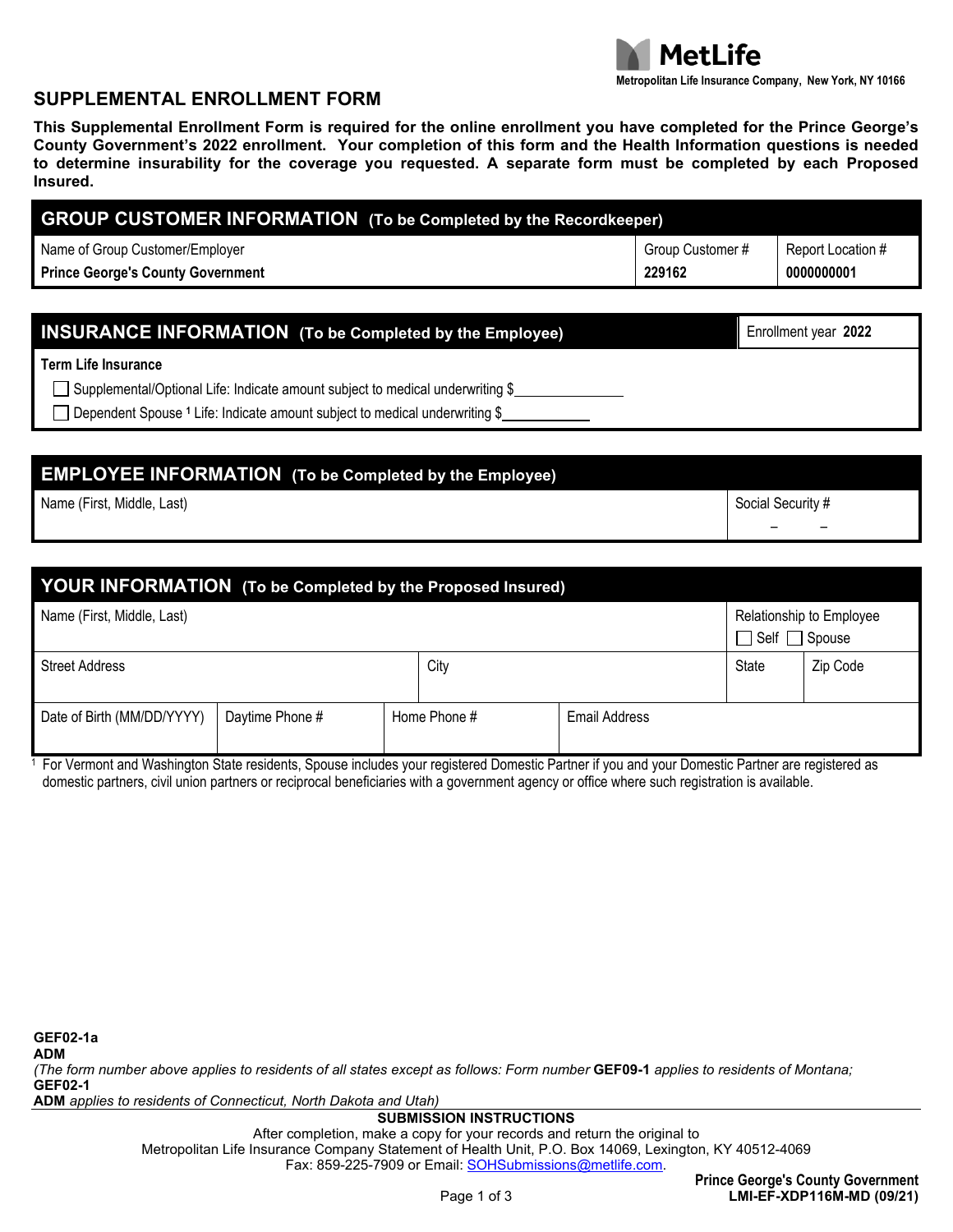

#### **HEALTH INFORMATION (To be Completed by the Proposed Insured)**

**Please complete all questions below. Omitted information will cause delays. In this section, "you" and "your" refers to the person for whom insurance is being requested.**

| 1. In the past 7 years, have you had any application for life, accidental death and dismemberment or disability insurance declined, |                      |
|-------------------------------------------------------------------------------------------------------------------------------------|----------------------|
| postponed, withdrawn, rated, modified, or issued other than as applied for?                                                         | $\Box$ Yes $\Box$ No |

- 2. Are you now receiving or applying for any disability benefits, including workers' compensation?
- 3. Have you been **Hospitalized** as defined below (not including well-baby delivery) in the past 90 days? **Yes Noting 1998**
- Hospitalized means admission for inpatient care in a hospital; receipt of care in a hospice facility, intermediate care facility, or long term care facility; or receipt of the following treatment wherever performed: chemotherapy, radiation therapy, or dialysis.
- 4. **For residents of all states except CT, please answer the following question:** In the past 7 years, have you been diagnosed or treated by a physician or other health care provider for Acquired Immunodeficiency Syndrome (AIDS), AIDS Related Complex (ARC) or the Human Immunodeficiency Virus (HIV) infection?

**For CT residents, please answer the following question:** To the best of your knowledge and belief, in the past 7 years, have you been diagnosed or treated by a physician or other health care provider for Acquired Immunodeficiency Syndrome (AIDS), AIDS Related Complex (ARC) or the Human Immunodeficiency Virus (HIV) infection? The Notation of Note All the Notation of Note All the Notation of Note All the Notation of Note All the Notation of Note All the Notation of Note A

5. In the past 7 years, have you been diagnosed, treated or given medical advice by a physician or other health care provider for:

a. cardiac or cardiovascular disorder? The cardioval cardioval cardioval cardioval cardioval cardioval cardioval cardioval cardioval cardioval cardioval cardioval cardioval cardioval cardioval cardioval cardioval cardioval

- b. stroke or circulatory disorder? The stroke or circulatory disorder? The stroke or circulatory disorder?
- c. high blood pressure?  $\Box$  Yes  $\Box$  No
- d. cancer, Hodgkins disease, lymphoma or tumors? The state of the state of the state of the state of the state of the state of the state of the state of the state of the state of the state of the state of the state of the
- e. diabetes? ∑es No
- f. asthma, COPD, emphysema or other lung disease? The example of the example of the example of the example of the example of the example of the example of the example of the example of the example of the example of the exa

**If you answered "yes" to any of the above questions, a Statement of Health form must also be completed for the person to whom the "yes" applies. GEF09-1**

**HEA**

*(The form number above applies to residents of all states except as follows: Form number* **GEF09-1** *applies to residents of Montana;* **GEF09-1**

**HEA** *applies to residents of Connecticut, North Dakota and Utah)*

## **FRAUD WARNINGS**

Before signing this enrollment form, please read the warning for the state where you reside and for the state where the contract under which you are applying for coverage was issued.

**Alabama, Arkansas, District of Columbia, Louisiana, Massachusetts, New Mexico, Ohio, Rhode Island and West Virginia**: Any person who

knowingly presents a false or fraudulent claim for payment of a loss or benefit or knowingly presents false information in an application for insurance is guilty of a crime and may be subject to fines and confinement in prison.

**Colorado**: It is unlawful to knowingly provide false, incomplete or misleading facts or information to an insurance company for the purpose of defrauding or attempting to defraud the company. Penalties may include imprisonment, fines, denial of insurance and civil damages. Any insurance company or agent of an insurance company who knowingly provides false, incomplete, or misleading facts or information to a policyholder or claimant for the purpose of defrauding or attempting to defraud the policyholder or claimant with regard to a settlement or award payable from insurance proceeds shall be reported to the Colorado Division of Insurance within the Department of Regulatory Agencies to the extent required by applicable law.

**Florida**: Any person who knowingly and with intent to injure, defraud or deceive any insurance company files a statement of claim or an application containing any false, incomplete or misleading information is guilty of a felony of the third degree.

**Kansas and Oregon**: Any person who knowingly presents a materially false statement in an application for insurance may be guilty of a criminal offense and may be subject to penalties under state law.

| Yes    No |     |
|-----------|-----|
| Yes    No |     |
| lV۵e      | ΠN∩ |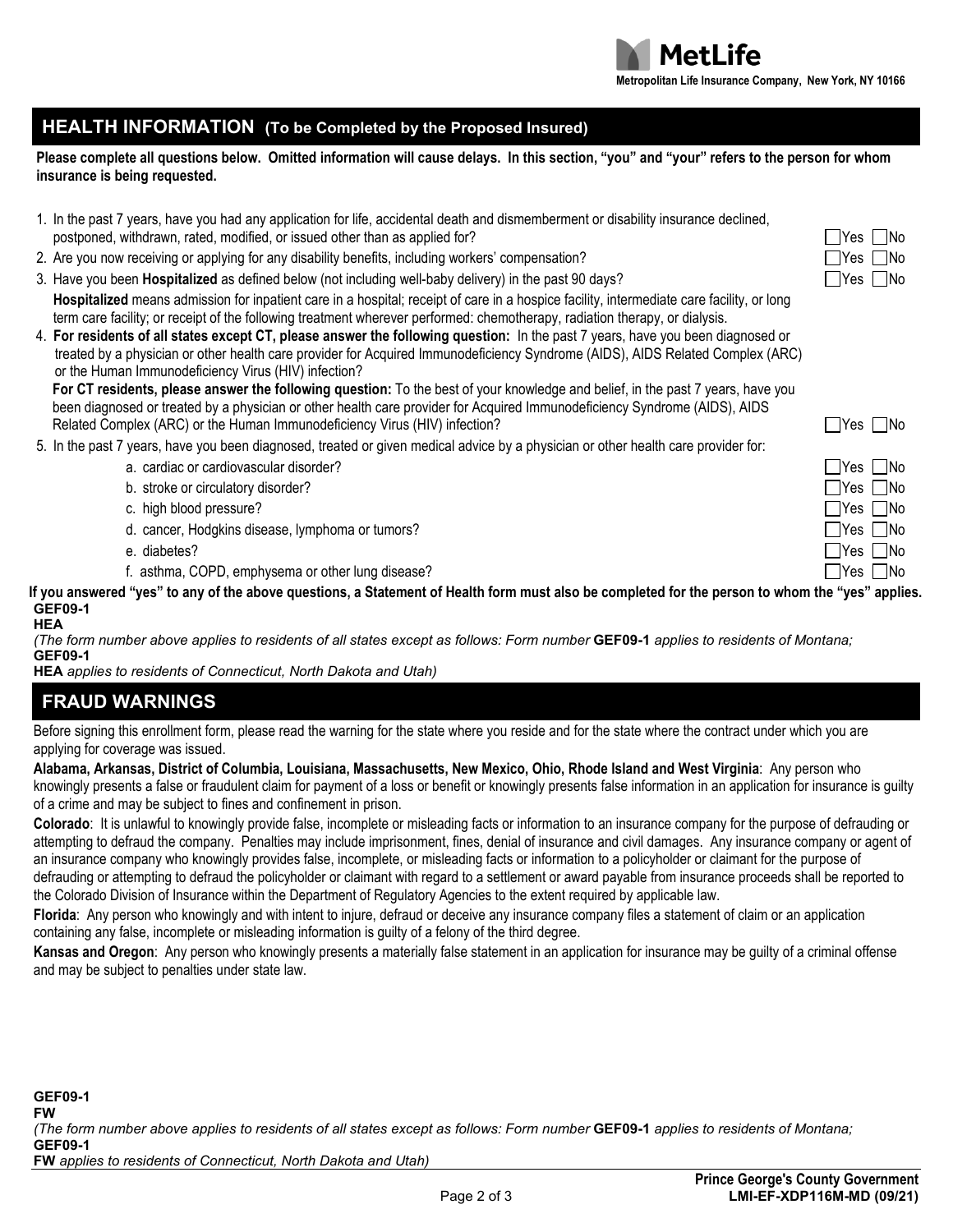

**Metropolitan Life Insurance Company, New York, NY 10166**

**Kentucky**: Any person who knowingly and with intent to defraud any insurance company or other person files an application for insurance containing any materially false information or conceals, for the purpose of misleading, information concerning any fact material thereto commits a fraudulent insurance act, which is a crime.

**Maine, Tennessee and Washington: It is a crime to knowingly provide false, incomplete or misleading information to an insurance company for the purpose of defrauding the company. Penalties may include imprisonment, fines or a denial of insurance benefits.**

**Maryland**: Any person who knowingly or willfully presents a false or fraudulent claim for payment of a loss or benefit or who knowingly or willfully presents false information in an application for insurance is quilty of a crime and may be subject to fines and confinement in prison.

**New Jersey**: Any person who files an application containing any false or misleading information is subject to criminal and civil penalties.

**New York (only applies to Accident and Health Insurance): Any person who knowingly and with intent to defraud any insurance company or other person files an application for insurance or statement of claim containing any materially false information, or conceals for the purpose of misleading, information concerning any fact material thereto, commits a fraudulent insurance act, which is a crime, and shall also be subject to a civil penalty not to exceed five thousand dollars and the stated value of the claim for each such violation.**

**Oklahoma:** WARNING: Any person who knowingly, and with intent to injure, defraud or deceive any insurer, makes any claim for the proceeds of an insurance policy containing any false, incomplete or misleading information is guilty of a felony.

**Puerto Rico:** Any person who knowingly and with the intention to defraud includes false information in an application for insurance or files, assists or abets in the filing of a fraudulent claim to obtain payment of a loss or other benefit, or files more than one claim for the same loss or damage, commits a felony and if found guilty shall be punished for each violation with a fine of no less than five thousand dollars (\$5,000), not to exceed ten thousand dollars (\$10,000); or imprisoned for a fixed term of three (3) years, or both. If aggravating circumstances exist, the fixed jail term may be increased to a maximum of five (5) years; and if mitigating circumstances are present, the jail term may be reduced to a minimum of two (2) years.

**Vermont:** Any person who knowingly presents a false statement in an application for insurance may be guilty of a criminal offense and subject to penalties under state law.

**Virginia:** Any person who, with the intent to defraud or knowing that he is facilitating a fraud against an insurer, submits an application or files a claim containing a false or deceptive statement may have violated the state law.

**Pennsylvania and all other states:** Any person who knowingly and with intent to defraud any insurance company or other person files an application for insurance or statement of claim containing any materially false information, or conceals for the purpose of misleading, information concerning any fact material thereto commits a fraudulent insurance act, which is a crime and subjects such person to criminal and civil penalties. **GEF09-1**

**FW**

*(The form number above applies to residents of all states except as follows: Form number* **GEF09-1** *applies to residents of Montana;* **GEF09-1**

**FW** *applies to residents of Connecticut, North Dakota and Utah)*

## **DECLARATIONS AND SIGNATURES**

By signing below, I acknowledge:

- 1. I have read this enrollment form and declare that all information I have given, including any health information, is true and complete to the best of my knowledge and belief. I understand that this information will be used by MetLife to determine insurability.
- 2. I have read the applicable Fraud Warning(s) provided in this enrollment form.



Signature of Proposed Insured **Proposed Insured** Print Name **Date Signed (MM/DD/YYYY)**